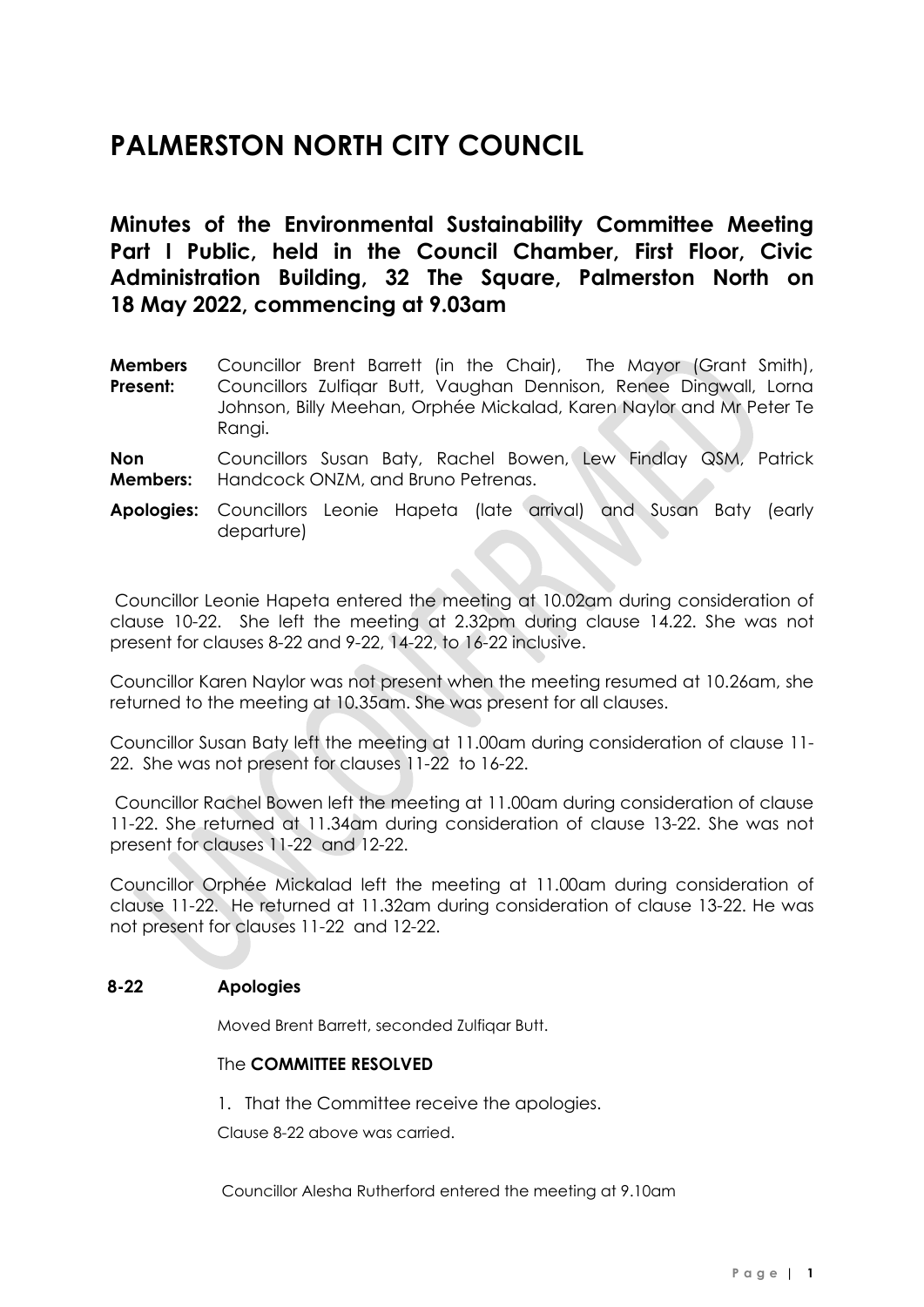

### **9-22 Sustainability Review 2022**

Memorandum, presented by Olivia Wix, Communications Manager. and Adam Jarvis, Senior Climate Change Advisor.

Moved Grant Smith, seconded Aleisha Rutherford.

#### The **COMMITTEE RESOLVED**

1. To receive the Sustainability Review 2022.

Clause 9-22 above was carried.

### **10-22 Presentation - Future Post**

Dave Elder from Future Post made a presentation to the committee on the company's business model and their planned expansion into the Manawatū in 2023.

Future Post makes fence posts out of recycled plastic products. They currently take all plastics (numbers 2,4,5,6 and 7) apart from PVCs and PVTs.

Based in Waiuku, South Auckland, Future Post currently supplies mostly to the South Island. The business is growing so they are building a distribution centre in the Manawatu region in 2023 to service the Central North Island.

Mr Elder spoke on the following:

- Creating a circular economy, all Future Post's products are collected and recycled back into new posts
- Focus on continuous improvement through R&D,
- Guaranteeing that all recycled material collected are used and
- Providing a minimum commodity price for suppliers (councils) for the whole term of a contract.

Councillor Leonie Hapeta entered the meeting at 10:02am

Moved Brent Barrett, seconded Aleisha Rutherford.

# The **COMMITTEE RESOLVED**

1. That the Environmental Sustainability Committee receive the presentation for information

Clause 10-22 above was carried.

#### **Abstained:**

Councillor Leonie Hapeta.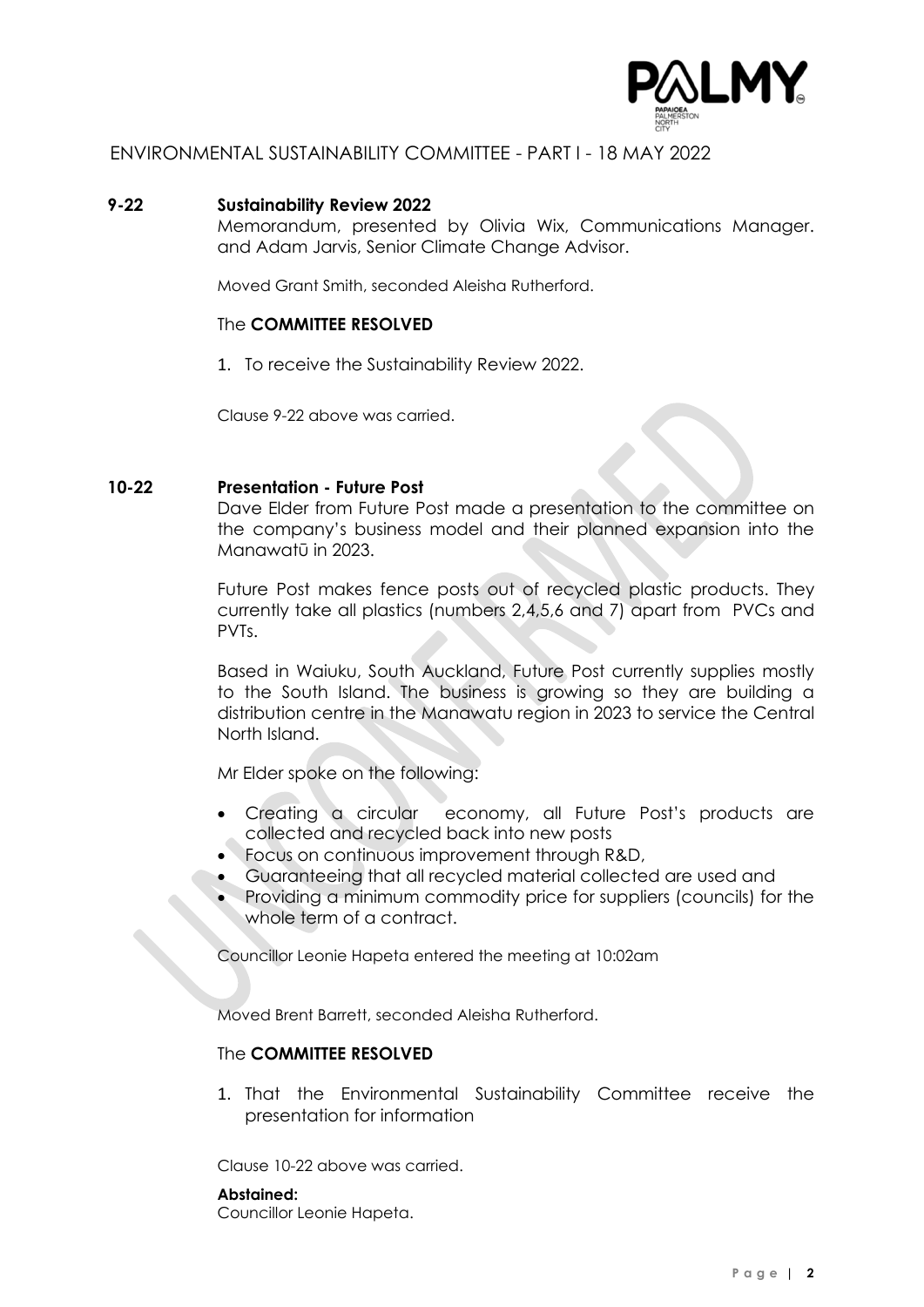

The meeting adjoined at 10.07am The meeting resumed at 10.26am Councillor Karen Naylor was not present when the meeting resumed.

# **11-22 Presentation - Environment Network Manawatū**

Dave Mollard and Madz BatachEl from Environment Network Manawatū made a presentation to the Committee advocating for a Council Kai Resilience Strategy for the city.

Dave Mollard said that food insecurity affects around 10,000 people on a regular basis in Palmerston North.

He outlined why Council should take the lead on developing a strategy which could list providers in the community and identify council resources for local food production. He highlight how a Kai Resilience Strategy could meet the economic, social and environmental wellbeing of the city.

Councillor Karen Naylor returned to the meeting at 10.35am. Councillors Rachel Bowen, Orphée Mickalad and Susan Baty left the meeting at 11.00am.

The Committee agreed with the presenters and moved a motion for further advice on the process and resourcing required to establish a Food Resilience Policy for Council.

Moved Lorna Johnson, seconded Brent Barrett.

# The **COMMITTEE RESOLVED**

- 1. That the Environmental Sustainability Committee receive the presentation for information.
- 2. That the Chief Executive provides a short report to Environmental Sustainability Committee advising a suitable process and resourcing required to establish a Food Resilience Policy for Council.

Clause 11-22 above was carried.

#### **12-22 Confirmation of Minutes**

Moved Brent Barrett, seconded Zulfiqar Butt.

#### The **COMMITTEE RESOLVED**

1. That the minutes of the Environmental Sustainability Committee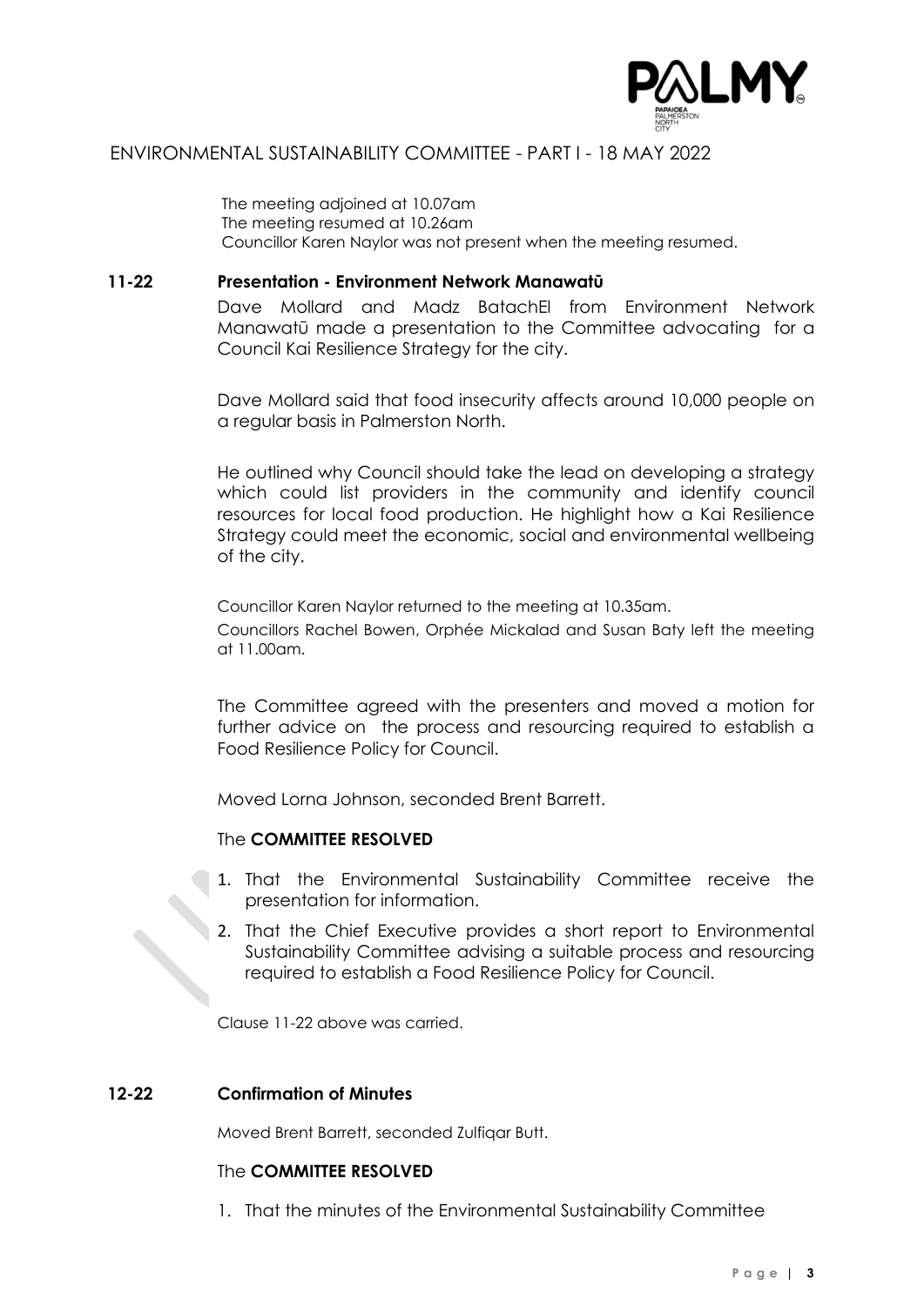

meeting of 30 March 2022 Part I Public be confirmed as a true and correct record.

Clause 12-22 above was carried.

# **13-22 Investigation into Options for Eco-Burial**

Report, presented by Kathy Dever-Tod, Group Manager - Parks and Logistics.

The Committee moved the following changes to the officers recommendations:

- Resolution 1 was changed to require a progress report back to Council in 2023, to enable elected members to stay informed of the project.
- Resolution 2 was altered to include 'and natural burials' for clarity.

Councillor Orphée Mickalad returned to the meeting at 11:32am

Councillor Rachel Bowen returned to the meeting at 11:34am.

Moved Brent Barrett, seconded Patrick Handcock ONZM.

# The **COMMITTEE RECOMMENDS**

1. That the Council adopt Option 2, continue to work with Manawatū District Council on the opportunity to establish a natural burial cemetery in the Manawatū and direct the Chief Executive to provide a progress report to Council in 2023.

# **THE COMMITTEE RESOLVED:**

- 2. That the Committee note the findings of the investigation into options for eco-burial and natural burial in Palmerston North.
- 3. That the Committee note Manawatū District Council are currently investigating the establishment of a natural burial cemetery.

Clause 13-22 above was carried.

# **14-22 Citywide Emissions Inventory 2021**

Memorandum, presented by Adam Jarvis, Senior Climate Change Advisor.

The meeting adjourned at 12.06pm The meeting resumed at 2.30pm

Councillor Leonie Hapeta left the meeting at 2:32pm.